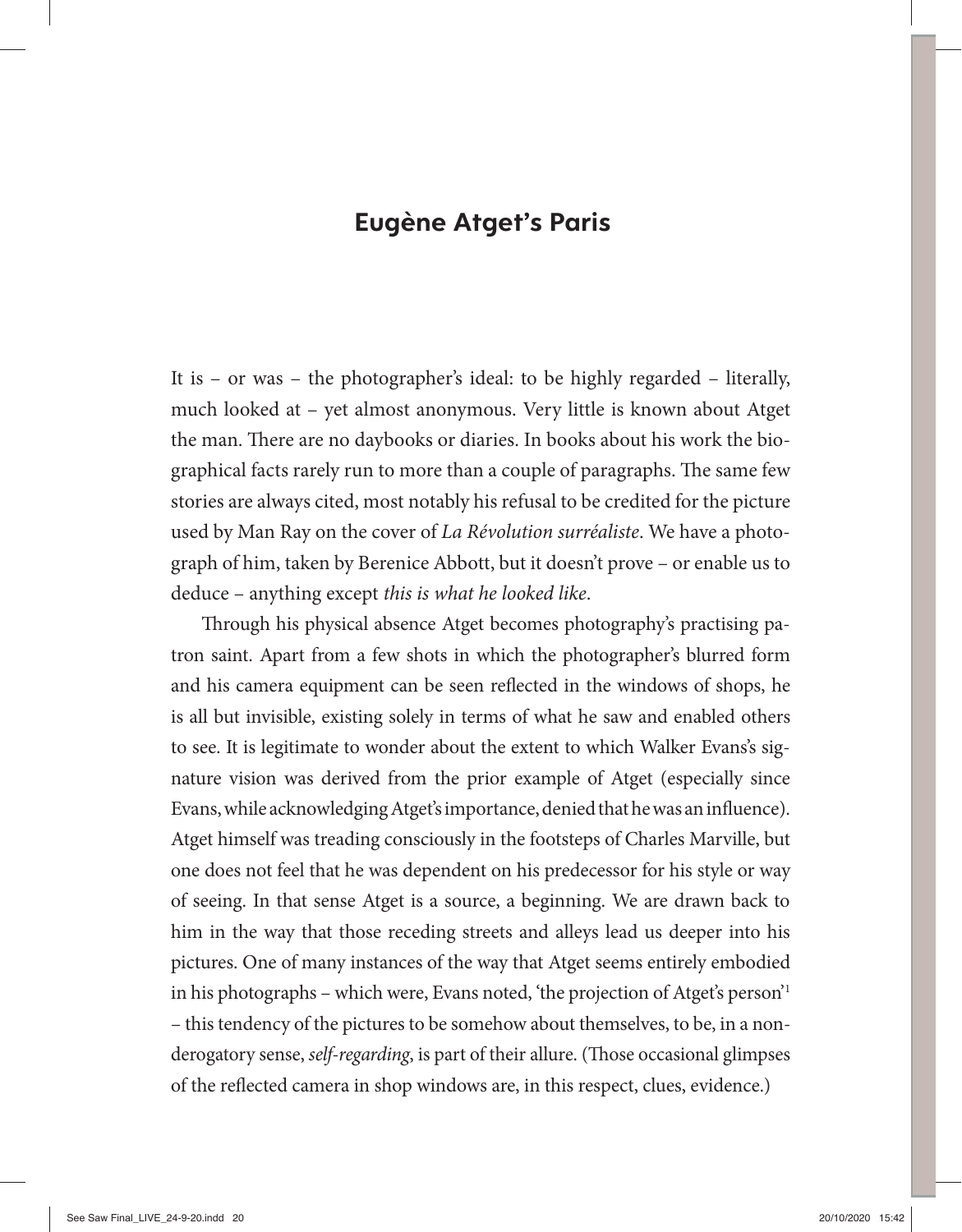

Saint-Cloud, 1924, by Eugène Atget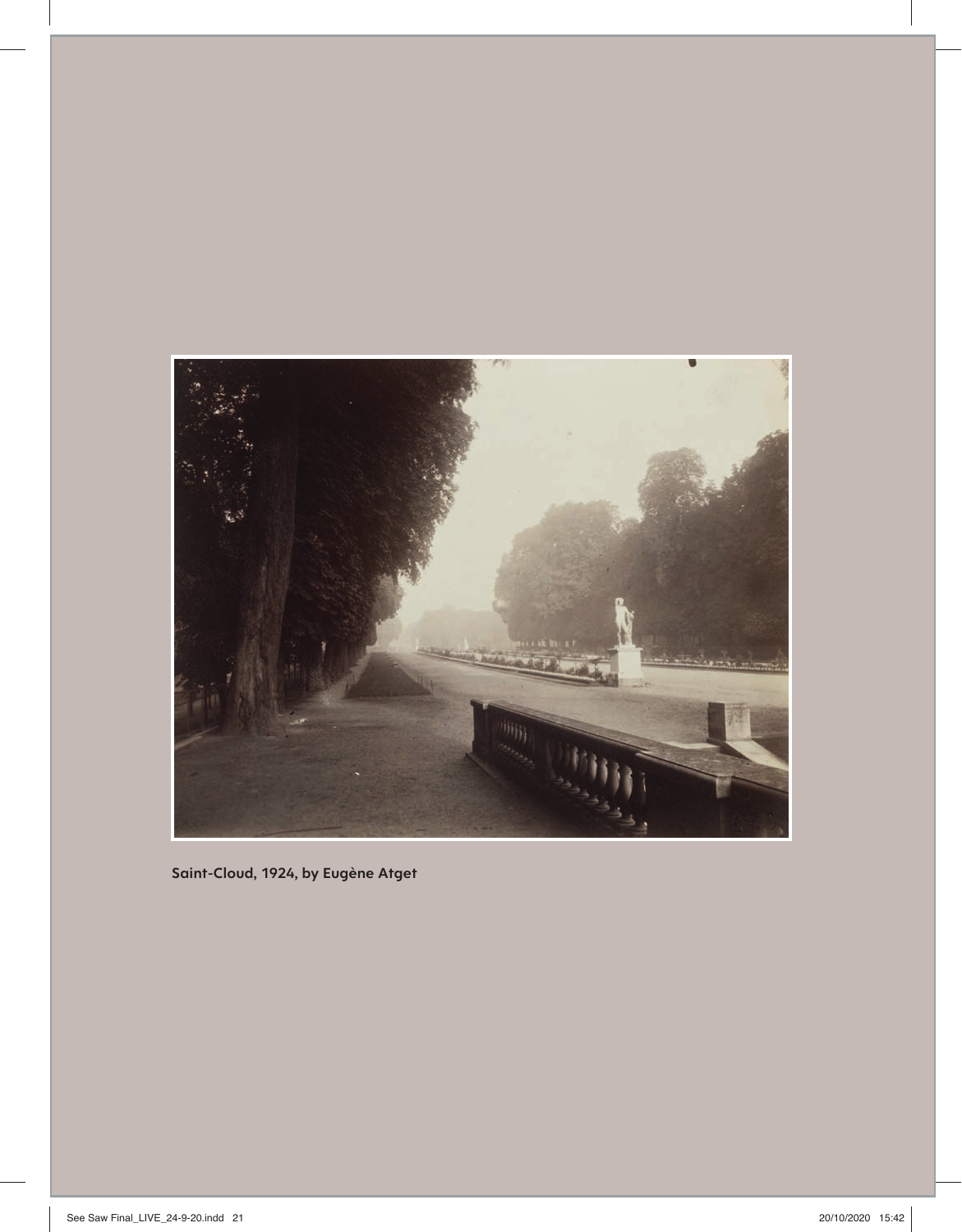## 22 SEE/SAW

Working with 'a camera the size of a typewriter and a stack of glass-plate negatives', Atget, in the words of New Yorker writer Anthony Lane, 'bore the whole burden, more than forty pounds of it, around on his back.<sup>2</sup> The typewriter comparison is apt: in his industriousness Atget resembles those nineteenthcentury novelists banging out books the size of society at large. Apt, too, that after Atget's death a friend lamented the way we would no longer see 'that figure out of Balzac',<sup>3</sup> traipsing around Paris in his threadbare overcoat, hard at work.

Atget's capacity for work and his abundant output – he took and preserved about 10,000 pictures – do not make him a great photographer, but while poets can build immense reputations on the basis of slim plinths of work, the great photographers have tended to be prolific, have produced a lot of first-rate images. There's a congruity, in other words, between the medium's capacity for abundance and the photographer's urge to photograph heavily.

At the risk of sounding ungrateful, Atget's abundance permits us the luxury of being very choosy about which pictures we decide to concentrate on. We can discard all manner of images and still be left with a surfeit. I don't mind reading about nineteenth-century interiors in Balzac, Flaubert or Dickens but, even when photographed by Atget, can hardly bear to look at them. They're too oppressive, heavy with furnishing and knick-knacks, burdened with Victorian-ness. Joseph Brodsky was right: 'There's no life without furniture',4 but it sometimes seems more deathlike than life-giving. One look at these interiors of Atget's and you feel claustrophobic, suffocated. This, of course, is a tribute to the pictures' quality, to the way they are stuffed, like cushions, with what they depict.

Ditto the clothes. Terrible to live – and die – in those rooms, and awful to have to wear the clothes, which look and feel like interior decoration with arms and legs attached, or, if you prefer, like a form of exterior decoration designed with the body in mind. Jackets and coats look like they weigh about the same as a sideboard; a sideboard you can clamber into and walk around in. One thinks of the character in Edith Wharton's The House of Mirth (1905), his 'clothes fitting him like upholstery'.<sup>5</sup>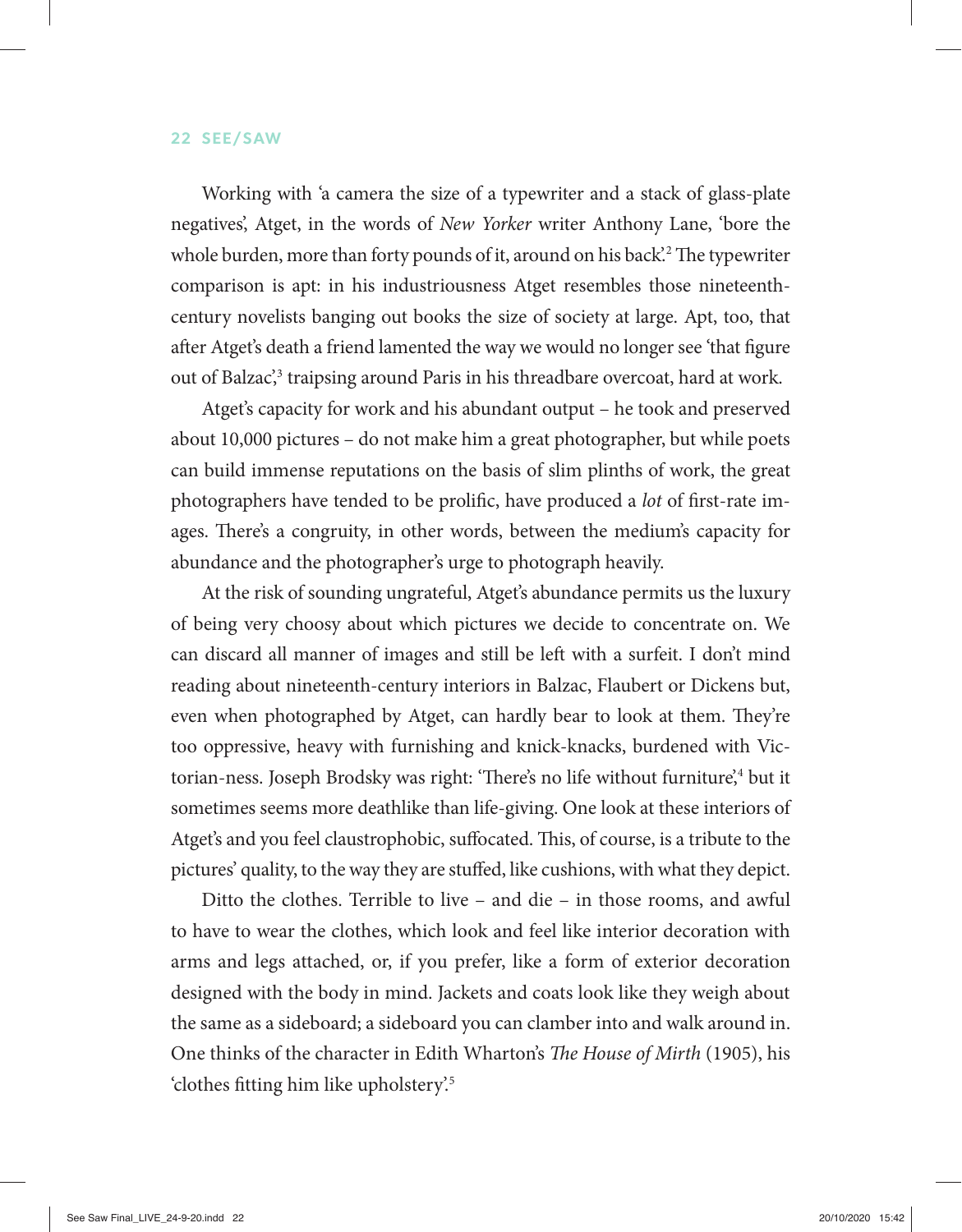There are not many people in Atget's pictures - John Szarkowski, former head of photography at the Museum of Modern Art (MoMA) in New York, reckoned that 'not two in one hundred of his pictures include people as significant players, and few of this two percent can be thought of as portraits<sup>26</sup> - and I rarely find myself dwelling on the ones that feature people prominently. If the scale of Atget's project is reminiscent of Balzac's, then his is a comédie humaine largely devoid of humans. It seems appropriate: the photographer identified by his absence, producing pictures in which people are everywhere suggested by their absence. Or in which they are mere spectators, onlookers sharing our curiosity – 'Where'd everybody go?' – playing their part in the pictures' interrogative mode. Walter Benjamin reminds us that 'Atget's photographs have been likened to those of a crime scene'; $^7$  the nature of that crime is unclear, but there are, occasionally, a few witnesses whose testimonies may or may not stand up to cross-examination.

So my personal edit of the Atget archive would mean no interiors, no furniture and, for the most part, few or no people. Now, obviously, there's no reason why anyone should care about my whims and preferences – unless they coincide with or are in some kind of alignment with (are even, conceivably, formed by) the essential gravitational pull of the pictures themselves. I like the outdoor photographs of empty streets and deserted parks – and these are the pictures in which Atget's Atgetness is most clearly manifest.

The long exposure times used by Marville drastically emptied the streets of moving things and people. Pedestrians passing slowly survive as smeared vestiges of themselves: blurred, incorporeal, insubstantial, ghostly. Working with faster exposure times, Atget did most of his photographing between March and October, often early in the morning, soon after the sun was up, when there were fewer people around. Even so, in some pictures there is the blurred residue of someone walking quickly past, as if it were still occasionally possible to catch traces of these ghostly beings on film. Hence Colin Westerbeck's conclusion in Bystander, his history of street photography, that 'Old Paris was for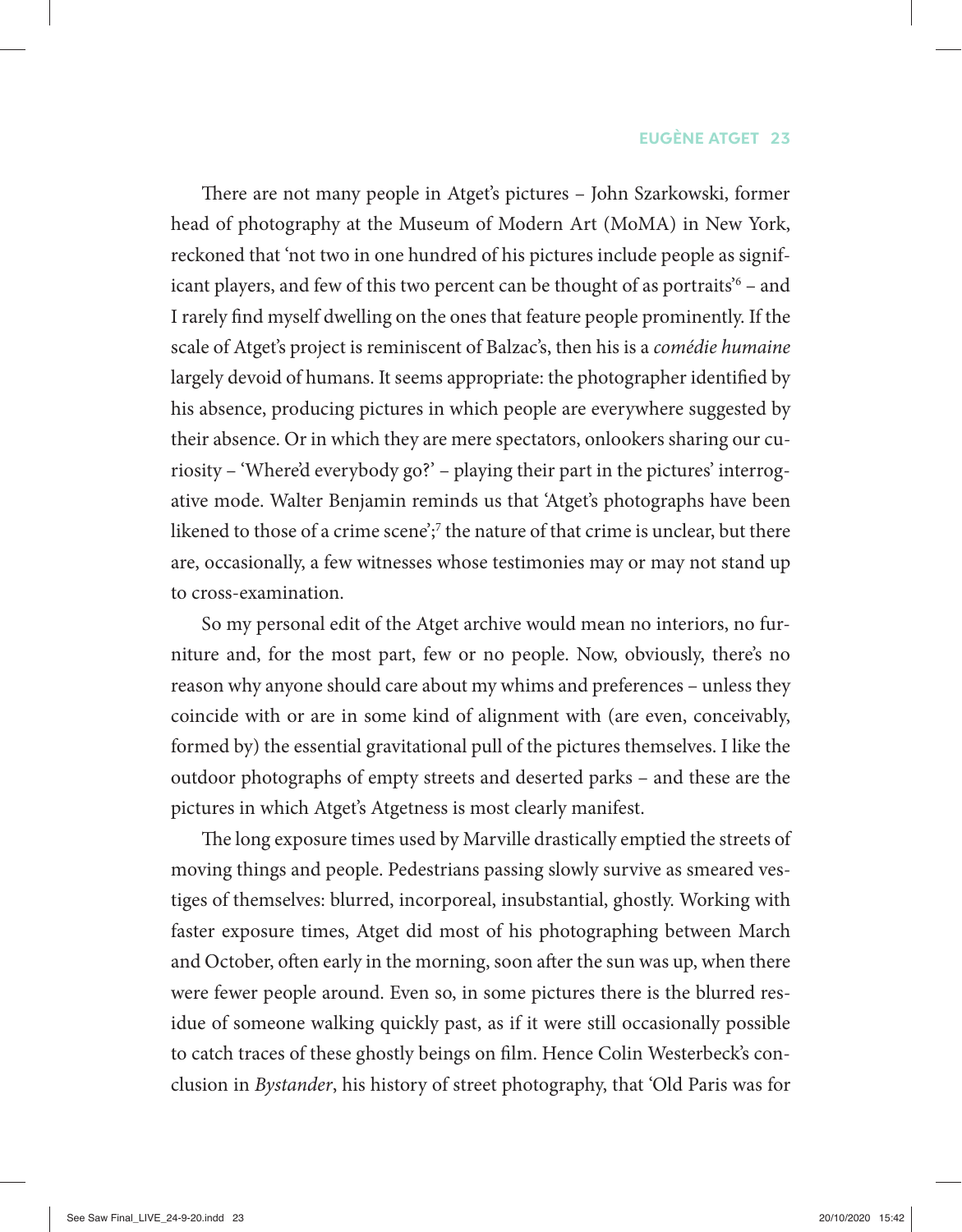## 24 SEE/SAW

Atget a necropolis, a city from the past inhabited by ghosts'.<sup>8</sup> For Benjamin this emptiness was Atget's defining quality: 'the city in these pictures looks cleared out, like a lodging that has not yet found a new tenant.<sup>9</sup> Note the way that whereas Westerbeck is reminded of the people who are no longer there, Benjamin's image puts us in mind of people who are not yet there (which in turn raises the possibility that the crimes mentioned earlier are yet to be committed). Both share the idea of the pictures' being inhabited by people who are not there, by fugitive witnesses and the photographer's invisibly suggested representatives.

The corollary of the relative lack of foot traffic is that the streets and buildings – the things that are there – are granted a permanence that is palpable, utterly intransigent. Atget's walls are impregnable. Closed doors look like they can withstand the siege of centuries; open ones look like they will never shut. A mixed blessing, this: bread, in Atget's pictures, never looks fresh – but it looks like it will never go stale either.

Something similar can be said of Atget's photographs themselves. We tend to forget that for part of Atget's long career he was photographing at the same time as pioneering modernists such as Edward Weston and Paul Strand. So, strictly speaking, it was slightly misleading of me to talk about nineteenthcentury novelists and Victorian interiors – some of Atget's best work was made after the publication of The Waste Land and Ulysses, and well after Les Demoiselles d'Avignon and the coming of futurism – but the pictures urge us and themselves back in time. Partly this is because the Paris photographed by Atget is old and pre-dates these cultural milestones. (To make the same point the opposite way: would Atget's pictures have pre-dated themselves in this way if he had photographed new – rather than old – Paris?) Partly it is because his work lacks the conspicuously experimental, manifesto-fuelled strategies that underwrote the modernist project (though this, conversely, is what gives much of his best work its quality of floating free of a specific period).

It is no accident that this discussion has drifted in the direction it has.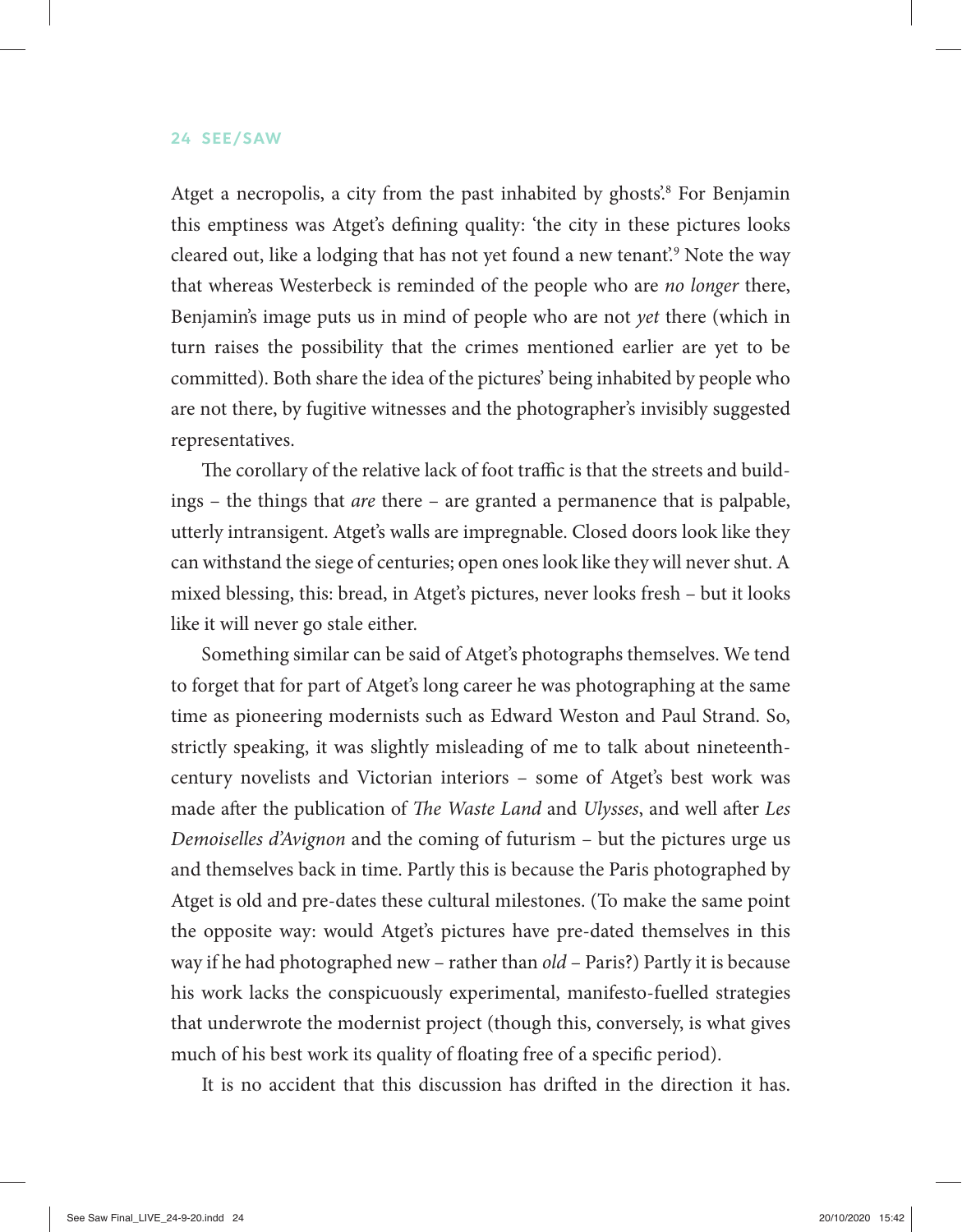Something about Atget's pictures encourages one always to reflect on time and the permanent evidence of its passing. Anthony Lane found himself succumbing to precisely this temporal hypnosis. 'You are left with the extraordinary sensation that perspective is a matter not only of space but of time: in front of your eyes it is high noon, but day seems to be breaking at the end of every street.'<sup>10</sup> If the spatial and the temporal can stand for each other in this way then those characteristic elements of the Atget pictures mentioned earlier – streets or alleys winding their way into the depths of the picture - effectively reach back not only into the distance but into the past.

Remembering that observation of Benjamin's about Atget's street scenes resembling a lodging waiting for its future tenants, we notice that time, in certain of Atget's pictures, stretches in both directions – and, in spatial terms, well beyond the city of Paris. Consider the pictures he made of buildings and neighbourhoods in the process of being demolished. A good number of these were done in 1913–14, just prior to the outbreak of the First World War. A later picture (1924–5) of chairs outside a café is perhaps suggestive of the men who did not come back from the front, but these photographs of half-demolished buildings look forward to the general condition of many cities in Europe – especially Germany - in the aftermath of the Second World War. Roland Barthes said photographs were prophecies in reverse, but they can be straightforward prophecies too.

This matter of time prompts us to go back to the photographs again, to further refine our search and edit, to ask in which pictures this abiding interest in time, its passing and persistence, is most deeply imprinted. Which pictures – which subjects – tell us most about time?

There are two subject areas, I think. First, pictures involving water, the Seine, most obviously, where the river flows past or interacts either with manmade structures – bridges, buildings – or with the slower cyclical changes of the seasons as registered by trees. The key picture, in this regard, is of the man standing by the Pont-Neuf (1902–3), next to a marker measuring the height of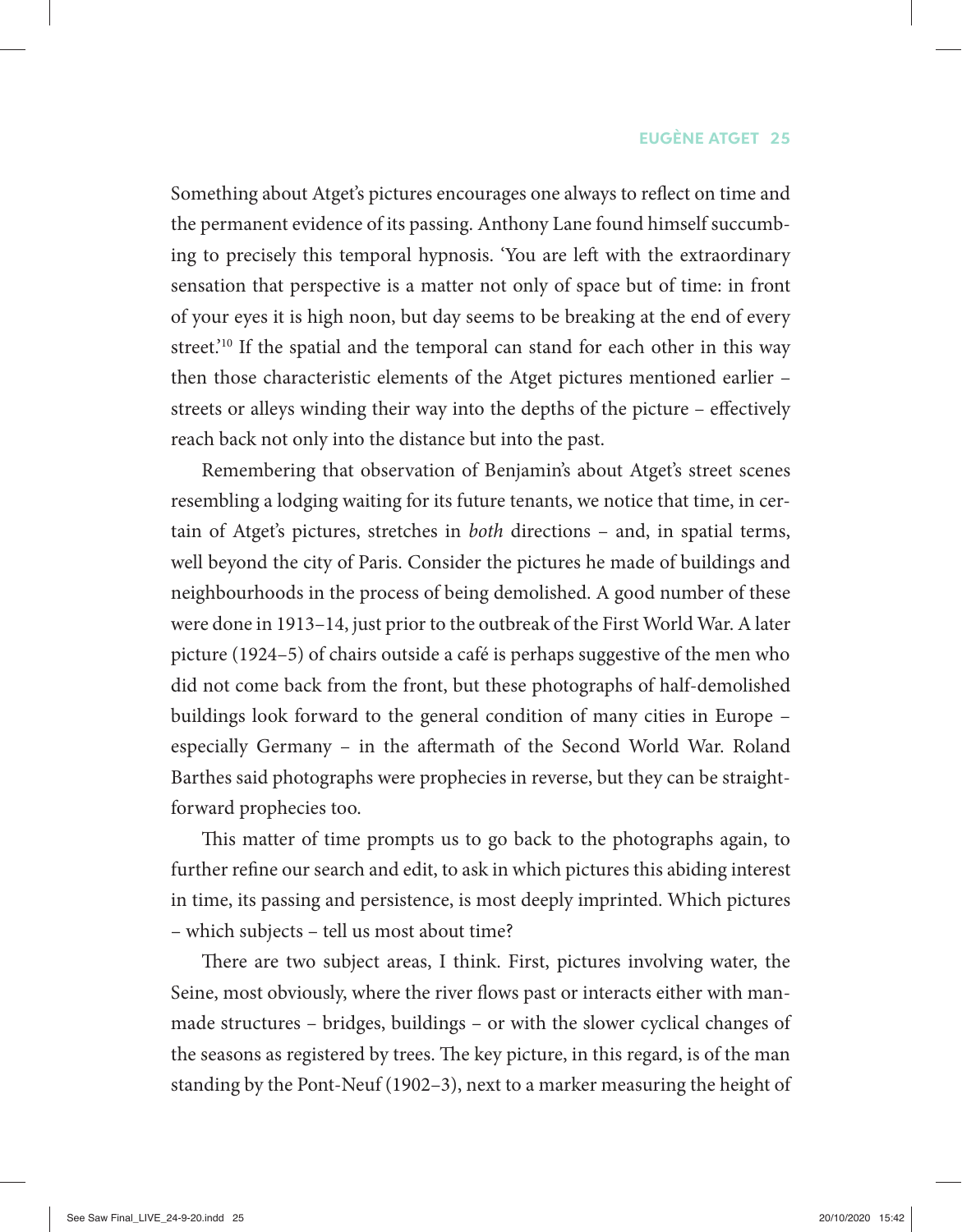## 26 SEE/SAW

the river so that it becomes a record or gauge. If time is a river then this picture serves as a kind of chronometer – watch! – and calendar. (Barthes barely gives Atget the time of day in Camera Lucida – recalling that there are moments when he 'detest[s] photography', Barthes asks 'what have I to do with Atget's old tree trunks'? – which is strange, passing strange, given his delighted realisation that cameras were originally 'clocks for seeing'.) $11$ 

Lakes do not flow. Timeless and unchanging, they reflect the way that things change around them. To that extent they're like the still centre of the clock face. There's a feeling, in Atget's pictures of lakes and pools in Sceaux, Versailles and Saint-Cloud, of deep, non-human time – against which the bustle of peopled time pits itself in vain.

It is in photographs of statuary, however, that time imprints itself and Atget's genius reveals itself most lucidly. Marguerite Yourcenar, in her reflections on the composition of Memoirs of Hadrian, remarks on 'the motionless survival of statues' which are 'still living in a past time, a time that has died.'12 She has in mind specifically the head of Antinous Mondragone, which has been removed from its original setting and time and placed in a museum – which is, effectively, a mausoleum. The statues photographed by Atget may be rooted in a past time but, because they remain at large in the world, that time lives on in them. They age, as we do - but far more slowly. It is said that in the Falkland Islands the fluctuating climate is such that one can experience four seasons in one day. That's pretty much what a year feels like from a statue's point of view anywhere in the world. And the years, inevitably, take their toll. Of certain statues in Florence, Mary McCarthy wrote: 'Battered by the weather, they have taken on some of the primordial character of the elements they endured.'13 In the case of the Paris statues photographed by Atget that sentence needs to be recast in the present continuous: they still endure.

Atget is the godfather of the purely documentary style, the man who established what, for Szarkowski, was 'photography's central sense of purpose and aesthetic: the precise and lucid description of significant fact.<sup>14</sup> That is